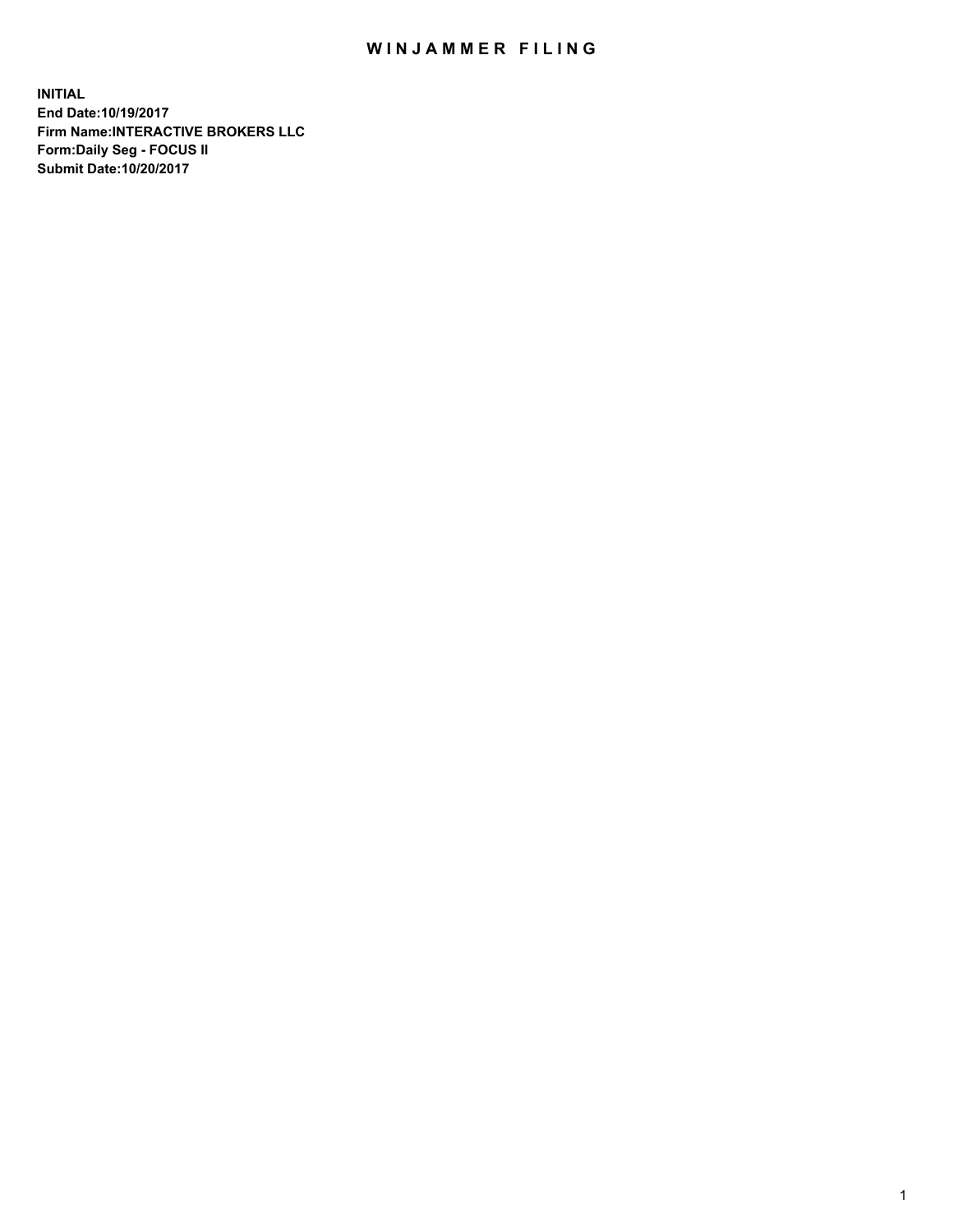## **INITIAL End Date:10/19/2017 Firm Name:INTERACTIVE BROKERS LLC Form:Daily Seg - FOCUS II Submit Date:10/20/2017 Daily Segregation - Cover Page**

| Name of Company<br><b>Contact Name</b><br><b>Contact Phone Number</b><br><b>Contact Email Address</b>                                                                                                                                                                                                                          | <b>INTERACTIVE BROKERS LLC</b><br><b>James Menicucci</b><br>203-618-8085<br>jmenicucci@interactivebrokers.c<br>om |
|--------------------------------------------------------------------------------------------------------------------------------------------------------------------------------------------------------------------------------------------------------------------------------------------------------------------------------|-------------------------------------------------------------------------------------------------------------------|
| FCM's Customer Segregated Funds Residual Interest Target (choose one):<br>a. Minimum dollar amount: ; or<br>b. Minimum percentage of customer segregated funds required:%; or<br>c. Dollar amount range between: and; or<br>d. Percentage range of customer segregated funds required between:% and%.                          | $\overline{\mathbf{0}}$<br>0<br>155,000,000 245,000,000<br>00                                                     |
| FCM's Customer Secured Amount Funds Residual Interest Target (choose one):<br>a. Minimum dollar amount: ; or<br>b. Minimum percentage of customer secured funds required:%; or<br>c. Dollar amount range between: and; or<br>d. Percentage range of customer secured funds required between: % and %.                          | $\overline{\mathbf{0}}$<br>0<br>80,000,000 120,000,000<br>0 <sub>0</sub>                                          |
| FCM's Cleared Swaps Customer Collateral Residual Interest Target (choose one):<br>a. Minimum dollar amount: ; or<br>b. Minimum percentage of cleared swaps customer collateral required:% ; or<br>c. Dollar amount range between: and; or<br>d. Percentage range of cleared swaps customer collateral required between:% and%. | $\overline{\mathbf{0}}$<br>$\overline{\mathbf{0}}$<br>0 <sub>0</sub><br><u>00</u>                                 |

Attach supporting documents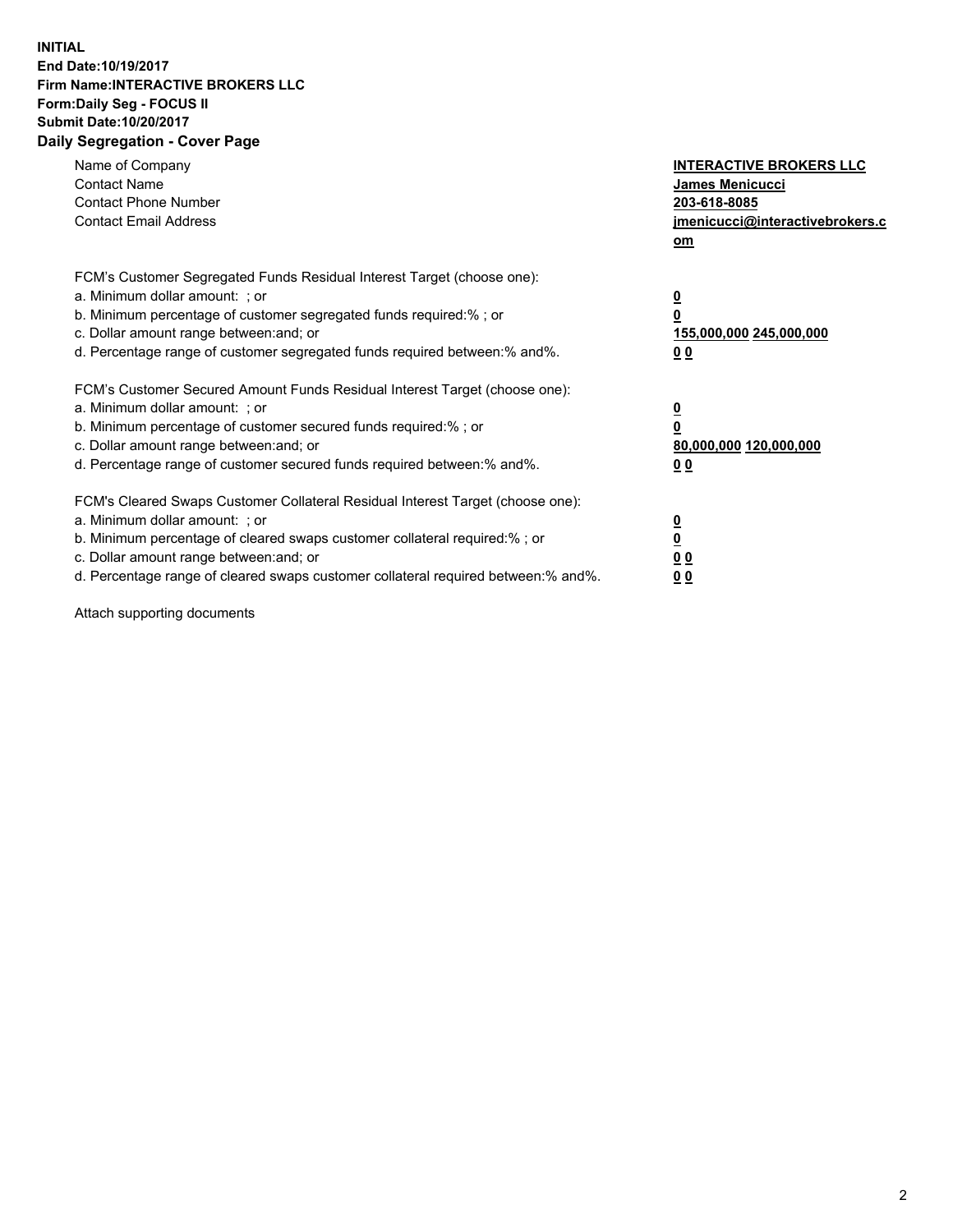## **INITIAL End Date:10/19/2017 Firm Name:INTERACTIVE BROKERS LLC Form:Daily Seg - FOCUS II Submit Date:10/20/2017 Daily Segregation - Secured Amounts**

|     | Daily Segregation - Secured Amounts                                                                        |                                  |
|-----|------------------------------------------------------------------------------------------------------------|----------------------------------|
|     | Foreign Futures and Foreign Options Secured Amounts                                                        |                                  |
|     | Amount required to be set aside pursuant to law, rule or regulation of a foreign                           | $0$ [7305]                       |
|     | government or a rule of a self-regulatory organization authorized thereunder                               |                                  |
| 1.  | Net ledger balance - Foreign Futures and Foreign Option Trading - All Customers                            |                                  |
|     | A. Cash                                                                                                    | 412,729,355 [7315]               |
|     | B. Securities (at market)                                                                                  | $0$ [7317]                       |
| 2.  | Net unrealized profit (loss) in open futures contracts traded on a foreign board of trade                  | 9,902,541 [7325]                 |
| 3.  | Exchange traded options                                                                                    |                                  |
|     | a. Market value of open option contracts purchased on a foreign board of trade                             | 20,467 [7335]                    |
|     | b. Market value of open contracts granted (sold) on a foreign board of trade                               | $-20,387$ [7337]                 |
| 4.  | Net equity (deficit) (add lines 1. 2. and 3.)                                                              | 422,631,976 [7345]               |
| 5.  | Account liquidating to a deficit and account with a debit balances - gross amount                          | 3,133 [7351]                     |
|     | Less: amount offset by customer owned securities                                                           | 0 [7352] 3,133 [7354]            |
| 6.  | Amount required to be set aside as the secured amount - Net Liquidating Equity                             | 422,635,109 [7355]               |
|     | Method (add lines 4 and 5)                                                                                 |                                  |
| 7.  | Greater of amount required to be set aside pursuant to foreign jurisdiction (above) or line                | 422,635,109 [7360]               |
|     | 6.                                                                                                         |                                  |
|     | FUNDS DEPOSITED IN SEPARATE REGULATION 30.7 ACCOUNTS                                                       |                                  |
| 1.  | Cash in banks                                                                                              |                                  |
|     | A. Banks located in the United States                                                                      | 118,138,224 [7500]               |
|     | B. Other banks qualified under Regulation 30.7                                                             | 0 [7520] 118,138,224 [7530]      |
| 2.  | <b>Securities</b>                                                                                          |                                  |
|     | A. In safekeeping with banks located in the United States                                                  | 343,649,960 [7540]               |
|     | B. In safekeeping with other banks qualified under Regulation 30.7                                         | 0 [7560] 343,649,960 [7570]      |
| 3.  | Equities with registered futures commission merchants                                                      |                                  |
|     | A. Cash                                                                                                    | $0$ [7580]                       |
|     | <b>B.</b> Securities                                                                                       | $0$ [7590]                       |
|     | C. Unrealized gain (loss) on open futures contracts                                                        | $0$ [7600]                       |
|     | D. Value of long option contracts                                                                          | $0$ [7610]                       |
|     | E. Value of short option contracts                                                                         | 0 [7615] 0 [7620]                |
| 4.  | Amounts held by clearing organizations of foreign boards of trade                                          |                                  |
|     | A. Cash                                                                                                    | $0$ [7640]                       |
|     | <b>B.</b> Securities                                                                                       | $0$ [7650]                       |
|     | C. Amount due to (from) clearing organization - daily variation                                            | $0$ [7660]                       |
|     | D. Value of long option contracts                                                                          | $0$ [7670]                       |
|     | E. Value of short option contracts                                                                         | 0 [7675] 0 [7680]                |
| 5.  | Amounts held by members of foreign boards of trade                                                         |                                  |
|     | A. Cash                                                                                                    | 80,099,539 [7700]                |
|     | <b>B.</b> Securities                                                                                       | $0$ [7710]                       |
|     | C. Unrealized gain (loss) on open futures contracts                                                        | 4,435,580 [7720]                 |
|     | D. Value of long option contracts                                                                          | 20,467 [7730]                    |
|     | E. Value of short option contracts                                                                         | -20,387 [7735] 84,535,199 [7740] |
| 6.  | Amounts with other depositories designated by a foreign board of trade                                     | 0 [7760]                         |
| 7.  | Segregated funds on hand                                                                                   | $0$ [7765]                       |
| 8.  | Total funds in separate section 30.7 accounts                                                              | 546,323,383 [7770]               |
| 9.  | Excess (deficiency) Set Aside for Secured Amount (subtract line 7 Secured Statement<br>Page 1 from Line 8) | 123,688,274 [7380]               |
| 10. | Management Target Amount for Excess funds in separate section 30.7 accounts                                | 80,000,000 [7780]                |
| 11. | Excess (deficiency) funds in separate 30.7 accounts over (under) Management Target                         | 43,688,274 [7785]                |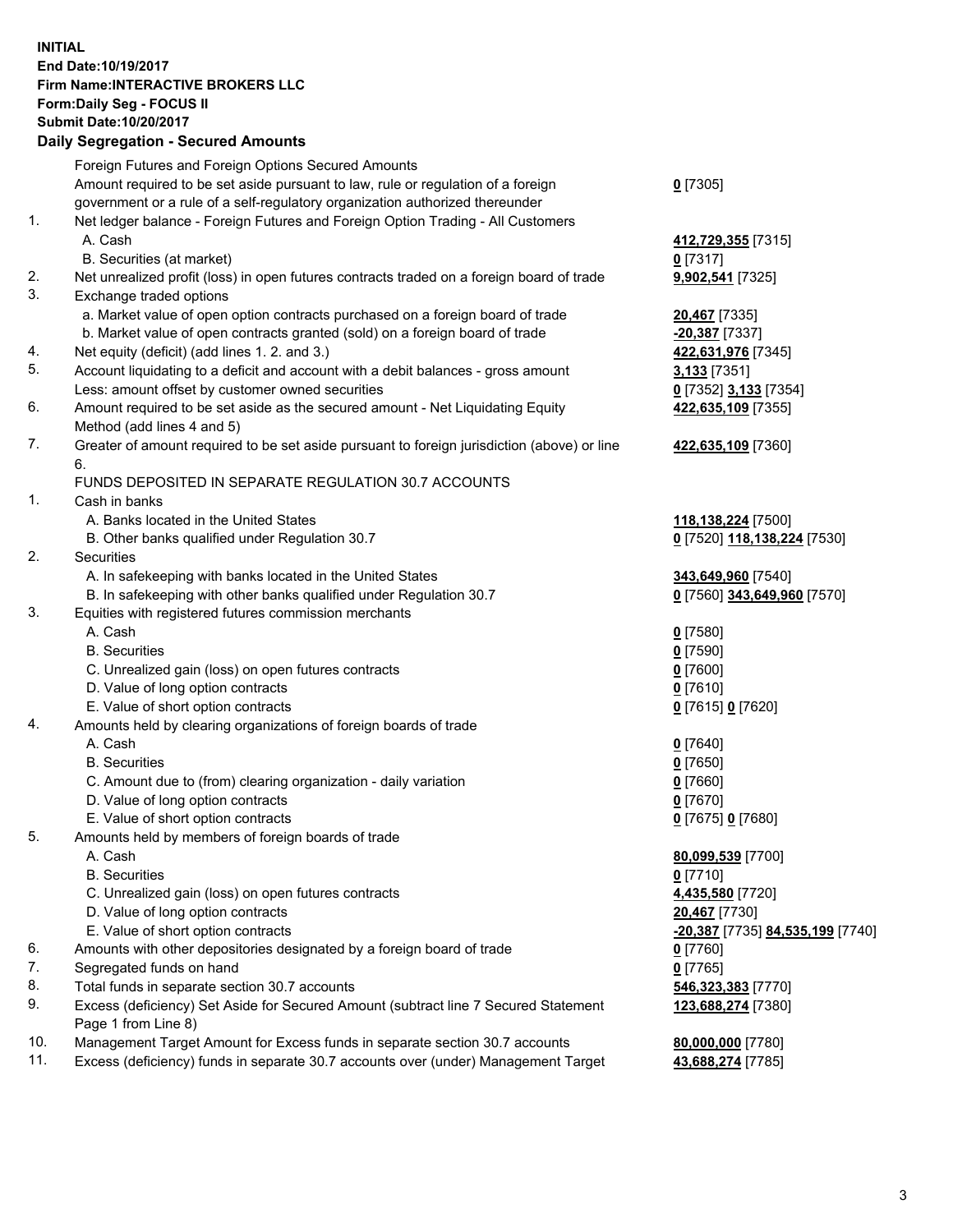**INITIAL End Date:10/19/2017 Firm Name:INTERACTIVE BROKERS LLC Form:Daily Seg - FOCUS II Submit Date:10/20/2017 Daily Segregation - Segregation Statement** SEGREGATION REQUIREMENTS(Section 4d(2) of the CEAct) 1. Net ledger balance A. Cash **4,638,382,203** [7010] B. Securities (at market) **0** [7020] 2. Net unrealized profit (loss) in open futures contracts traded on a contract market **-102,594,413** [7030] 3. Exchange traded options A. Add market value of open option contracts purchased on a contract market **111,263,715** [7032] B. Deduct market value of open option contracts granted (sold) on a contract market **-220,691,520** [7033] 4. Net equity (deficit) (add lines 1, 2 and 3) **4,426,359,985** [7040] 5. Accounts liquidating to a deficit and accounts with debit balances - gross amount **206,927** [7045] Less: amount offset by customer securities **0** [7047] **206,927** [7050] 6. Amount required to be segregated (add lines 4 and 5) **4,426,566,912** [7060] FUNDS IN SEGREGATED ACCOUNTS 7. Deposited in segregated funds bank accounts A. Cash **1,064,798,149** [7070] B. Securities representing investments of customers' funds (at market) **2,329,895,820** [7080] C. Securities held for particular customers or option customers in lieu of cash (at market) **0** [7090] 8. Margins on deposit with derivatives clearing organizations of contract markets A. Cash **18,228,346** [7100] B. Securities representing investments of customers' funds (at market) **1,338,195,677** [7110] C. Securities held for particular customers or option customers in lieu of cash (at market) **0** [7120] 9. Net settlement from (to) derivatives clearing organizations of contract markets **-14,216,833** [7130] 10. Exchange traded options A. Value of open long option contracts **111,235,946** [7132] B. Value of open short option contracts **-220,655,304** [7133] 11. Net equities with other FCMs A. Net liquidating equity **0** [7140] B. Securities representing investments of customers' funds (at market) **0** [7160] C. Securities held for particular customers or option customers in lieu of cash (at market) **0** [7170] 12. Segregated funds on hand **0** [7150] 13. Total amount in segregation (add lines 7 through 12) **4,627,481,801** [7180] 14. Excess (deficiency) funds in segregation (subtract line 6 from line 13) **200,914,889** [7190] 15. Management Target Amount for Excess funds in segregation **155,000,000** [7194] **45,914,889** [7198]

16. Excess (deficiency) funds in segregation over (under) Management Target Amount Excess